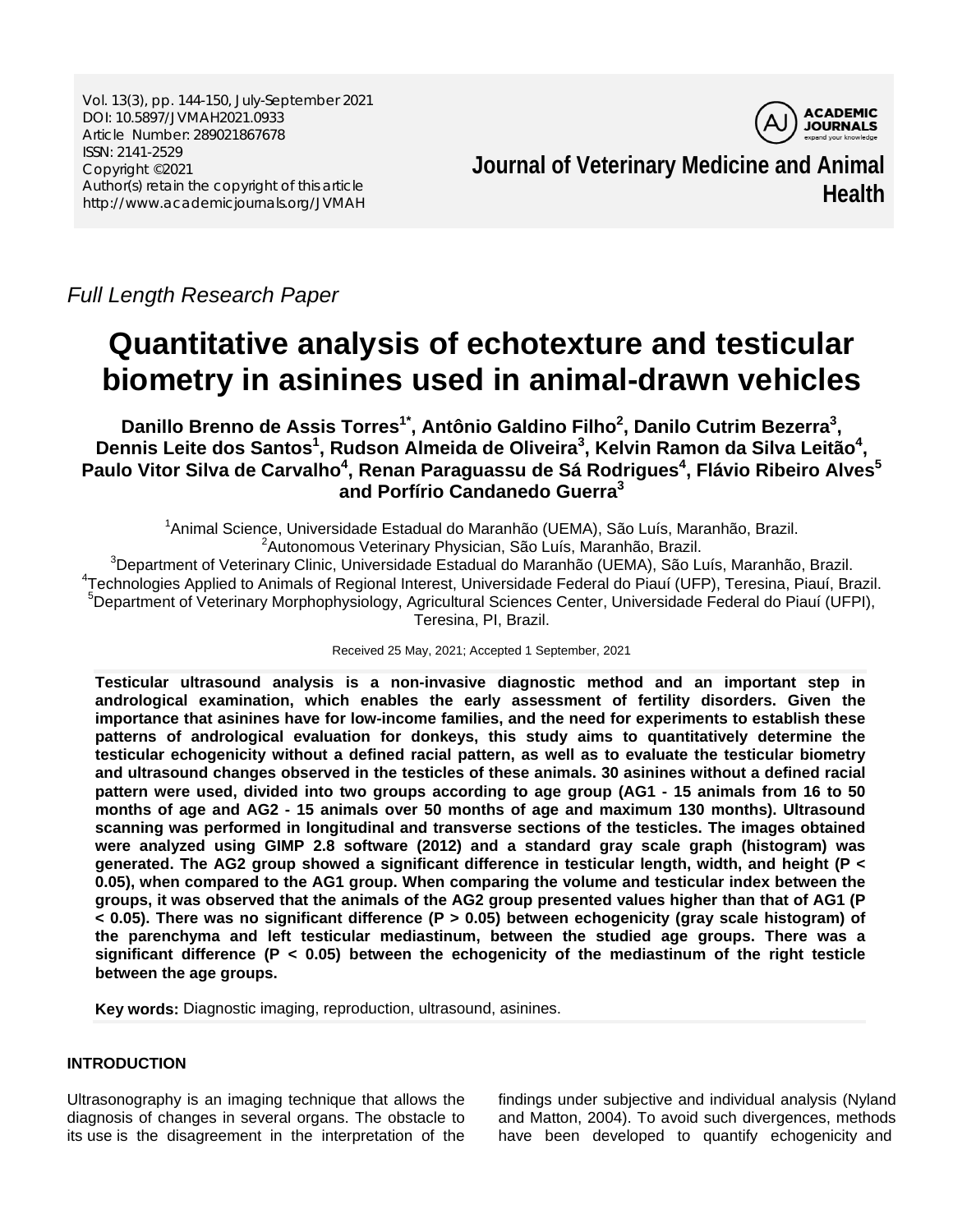echotexture, such as the gray-scale histogram (Feeney et al., 2008). This allows quantification with the measurement of gray levels, with the determination of echogenicity by quantifying the echoes that return from the transducer and ecotexture by the luminous points that appear most frequently (Santos et al., 2009). This is efficient in the evaluation of testicular echogenicity during physiological changes in the reproductive phases (Silva et al., 2015).

Ultrasound evaluation can provide data that can aid in the diagnosis of disorders in the male reproductive tract, which can course in testicular dysfunction and subfetility (Ortiz-Rodriguez et al., 2017; Segabinazzi et al., 2018).

In animal andrological evaluation, testicular ultrasound is the technique of choice to evaluate the testicular parenchyma and mediastinum (Clark et al., 2003) at different stages of maturation (Ahmad and Noakes, 1995). In this context, testicular biometrics is one of the components of andrological evaluation, constituting an important parameter in the choice of a breeder (Pimentel and Silva, 2010). In Brazil, the main interest in donkeys is summarized in the production of mules and the use as work animals. Although some studies have demonstrated reproductive evaluation techniques for donkeys (Costa et al., 1991), they do not yet have well-established andrological standards and do not present a standardized quantitative analysis of echotexture and testicular biometrics (Canisso, 2008).

In recent years, there have been many studies evaluating the reproductive tract of cattle through ultrasound, however, studies related to donkeys are scarce (Gacem et al., 2020). The difficulty in performing studies on donkeys is also due to the limited number of individuals that meet the selection criteria and the reduced breeding and reproduction of these individuals (Navas et al., 2017). This study aims to quantitatively determine the testicular echogenicity of asinines without a defined racial pattern, as well as to evaluate testicular biometrics and ultrasound changes observed in the testicles of these animals.

## **MATERIALS AND METHODS**

## **Animals**

The experiment was carried out in the city of São Luís, Maranhão state, Brazil (02° 31' 48" South Latitude and 44° 18' 10" West Longitude). Thirty male asinines without a defined racial standard breed, weighing between 90 and 140 kg, were used. These were divided into two groups according to age: Age group 1 (AG1) - 15 animals ranging from 16 to 50 months old and Age group 2 (AG2) - 15 animals older than 50 months and maximum 130 months. After clinical evaluation, animals with low body score, testicular morphological alterations, and with clinical alterations were excluded from the experiment.

### **Ultrasound examination**

The ultrasound evaluation of the asinines testicles was performed using a portable ultrasound device<sup>1</sup> (Kaixin, model KX5500®), coupled to a linear transducer of 7.5 MHz frequency. The animals were evaluated under physical restraint (restraint trunk), without the need for sedation. To assess the echogenicity of the testicular parenchyma and mediastinum, the transducer was positioned longitudinally to the longest axis of each testis. Scans were performed in sagittal and frontal planes on the right and left testicles of each animal. To minimize the variables that may interfere with the results, the evaluations were carried out by a single professional and always with the same gray scale adjustment of the ultrasound equipment (brightness intensity, positioning of the main focus and gain curve as time).

#### **Grayscale histogram**

The images were analyzed, and the gray-scale histogram graphs generated by the GIMP 2.8 software (2012). For analysis of the gray scale, three areas of the parenchyma and three of the mediastinum were selected in each scan plane of each testicle, ending with the calculation of the average of the three measurements. The delimitation of the areas was carried out using a 6.3 mm<sup>2</sup> square for the parenchyma and 2 mm<sup>2</sup> for the testicular mediastinum, without selecting areas of other testicular structures, as previously described (Cardilli et al., 2009). The pixel intensity scale of the image ranged from 0 to 255, indicating, respectively, dark image (testicular parenchyma more echogenic) and white image (testicular parenchyma more echogenic).

## **Testicular biometrics**

The biometry of the testicles of each animal was performed on the day of the ultrasound exams, with the aid of a pachymeter. Testicular length (LEN), height (HEI) and width (WID) were evaluated. With these data, the individual and combined testicular volumes were calculated from the sum of the volumes of the two testicles (El Wishy, 1974).

#### **Statistical analysis**

Analysis of variance (ANOVA) was performed comparing the means of the variables (length, width, height, index, volume, and testicular echogenicity) between the right and left testicles, by comparing the means using the paired t test. For the comparison between the age groups (AG1 and AG2), ANOVA was used with multiple comparison of the means by the t test for the variables

\*Corresponding author. E-mail: danillo\_brenno@yahoo.com.br.

Author(s) agree that this article remain permanently open access under the terms of the Creative Commons Attribution License 4.0 International License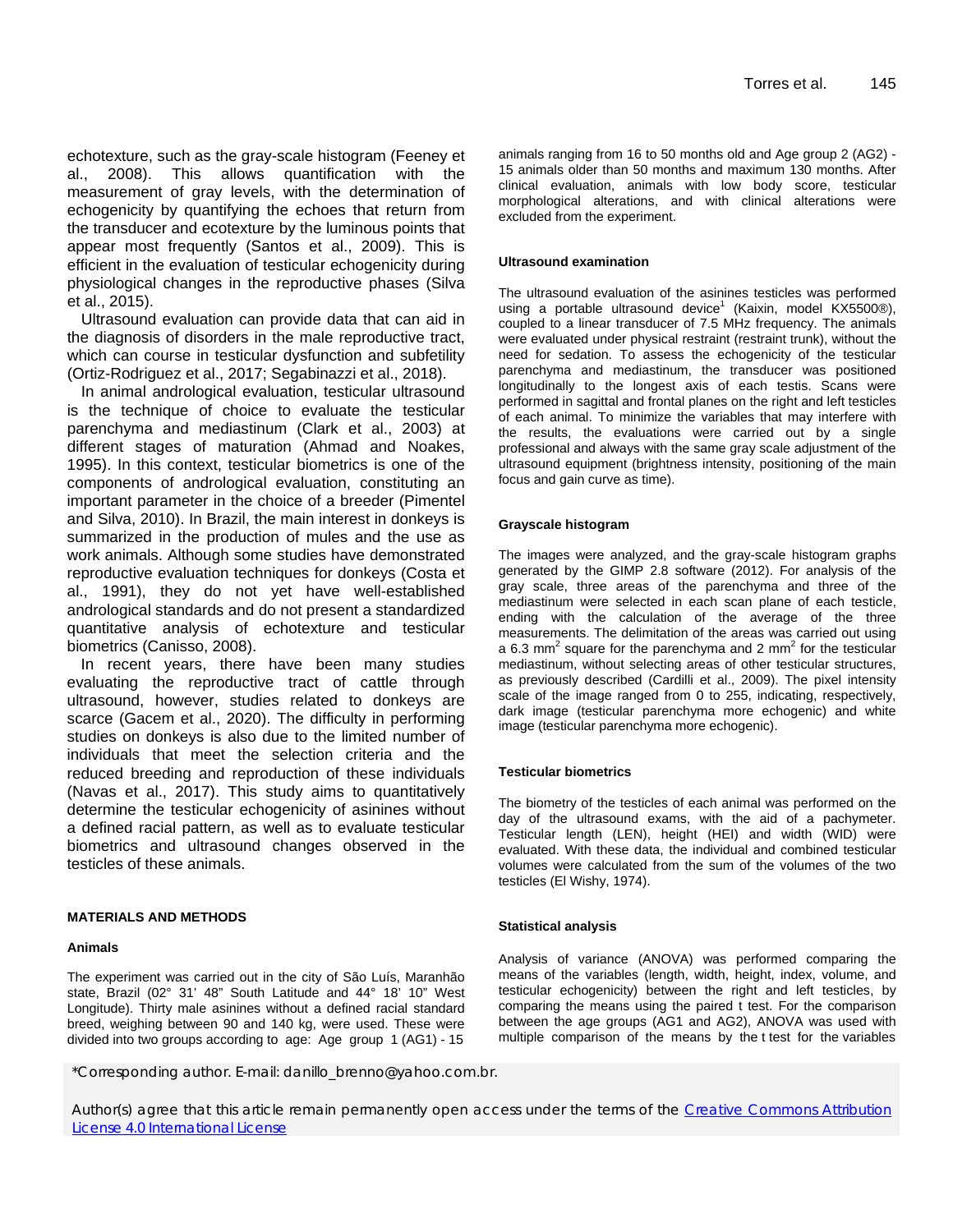| Variable          |              |                     | Testicle                |                     |                         |        |        |
|-------------------|--------------|---------------------|-------------------------|---------------------|-------------------------|--------|--------|
|                   |              |                     | Right                   |                     | Left                    |        |        |
| Lenght (cm)       |              |                     | $6.78^{\circ}$ ± 1.15   |                     | $6.83^{\circ}$ ± 1.13   | 0.4120 | 0.8324 |
| Width (cm)        |              |                     | $4.45^{\circ} \pm 0.67$ |                     | $4.45^{\circ} \pm 0.64$ | 0.9999 | 1.828  |
| Height (cm)       |              |                     | $4.63^a \pm 0.71$       |                     | $4.64^a \pm 0.67$       | 0.8250 | 0.2232 |
| Index             |              |                     | $2.98 \pm 1.25$         |                     |                         |        |        |
| Volume $(cm3)$    |              | $99.41^a \pm 24.52$ |                         | $99.86^a \pm 23.30$ | 0.7763                  | 0.2868 |        |
| <b>Testicular</b> | echogenicity | Parenchyma          | $72.10^a + 14.41$       |                     | $72.66^a \pm 14.35$     | 0.7275 | 0.3519 |
| (pixels)          |              | Mediastinum         | $115.94^a \pm 16.94$    |                     | $117.94^a \pm 15.67$    | 0.3556 | 0.9388 |

**Table 1.** Mean values and respective standard deviations of testicular biometric and ultrasound variables.

a Equal letters on the same line indicate that there are no statistically significant differences between the means (*P* > 0.05). ANOVA with comparison of means by the paired t test.

**Table 2.** Mean values and respective standard deviations of testicular biometric and ultrasound variables.

| <b>Testiculares variable</b>          |           | Age group               |                         |        |        |
|---------------------------------------|-----------|-------------------------|-------------------------|--------|--------|
|                                       |           | AG1                     | AG <sub>2</sub>         | P      | t      |
|                                       | RT        | $6.25^{\circ}$ ± 1.08   | $7.32^b \pm 0.98$       | 0.0087 | 2.820  |
| Lenght (cm)                           | LТ        | $6.34^a \pm 1.11$       | $7.32^b \pm 0.95$       | 0.0157 | 2.571  |
|                                       | <b>RT</b> | $4.03^{\circ}$ ± .53    | $4.87^b \pm 0.51$       | 0.0002 | 4.363  |
| Widht (cm)                            | LТ        | $4.05^a \pm 0.48$       | $4.85^{\circ} \pm 0.53$ | 0.0002 | 4.322  |
|                                       | <b>RT</b> | $4.18^a \pm 0.55$       | $5.08^b \pm 0.56$       | 0.0001 | 4.384  |
| Height (cm)                           | LT        | $4.24^a + 0.51$         | $5.04^b \pm 0.56$       | 0.0003 | 4.089  |
| Index                                 |           | $2.25^a \pm 0.81$       | $3.72^b \pm 1.18$       | 0.0005 | 3.956  |
|                                       | <b>RT</b> | $83.97^a + 18.64$       | $114.85^b \pm 19.67$    | 0.0001 | 4.413  |
| Volume (cm)                           | LT        | $85.76^a \pm 17.34$     | $113.96^{b} \pm 19.95$  | 0.0003 | 4.132  |
|                                       | <b>RT</b> | $72.75^{\circ} + 15.83$ | $70.94^a + 12.57$       | 0.6027 | 0.5325 |
| Ecogenicity of do parenchyma (Pixels) | LT        | $75.08^a \pm 14.34$     | $70.25^a \pm 14.46$     | 0.2092 | 1.316  |
|                                       | <b>RT</b> | $111.55^a \pm 16.47$    | $120.14^b \pm 18.31$    | 0.4770 | 2.178  |
| Ecogenicity of mediastinum (Pixels)   | LТ        | $116.94^a \pm 15.52$    | $118.09^a \pm 17.3$     | 0.8251 | 0.2252 |

a, b Different letters on the same line indicate statistically significant differences between the means (P < 0.05). ANOVA with multiple comparison of means by the t test. RT: right testicle; LE: left testicle.

tested (length, width, height, echogenicity of the parenchyma, testicular mediastinum, volume, and testicular index). The analyzes were performed using the GraphPad Instat version 3.05 statistical package. All statistical analyzes were performed considering a minimum significance level of 5% ( $P < 0.05$ ).

## **RESULTS**

There was no difference between the biometric variables and echogenicity of the testicular parenchyma and mediastinum of the right and left testicles ( $P > 0.05$ ), with a testicular index (TI) of 2.98. The testicular volume results did not have a statistically significant difference between the antimers, maintaining bilateral symmetry

## (Table 1).

When analyzing testicular biometric variables according to age groups, a statistically significant difference was found for length ( $P < 0.05$ ), width ( $P < 0.05$ ) and testicular height (P < 0.05) between AG1 and AG2 for both the right testicle as for the left, as observed in Table 2. The testicular index and volume also showed statistically significant differences ( $P < 0.05$ ) between the first and the second group of animals.

However, the echogenicity of the testicular parenchyma measured by the gray-scale histogram ranged from 70.25 to 75.08 pixels with homogeneous echotexture between animals, there was no correlation between echogenicity and age group. Regarding the testicular mediastinum,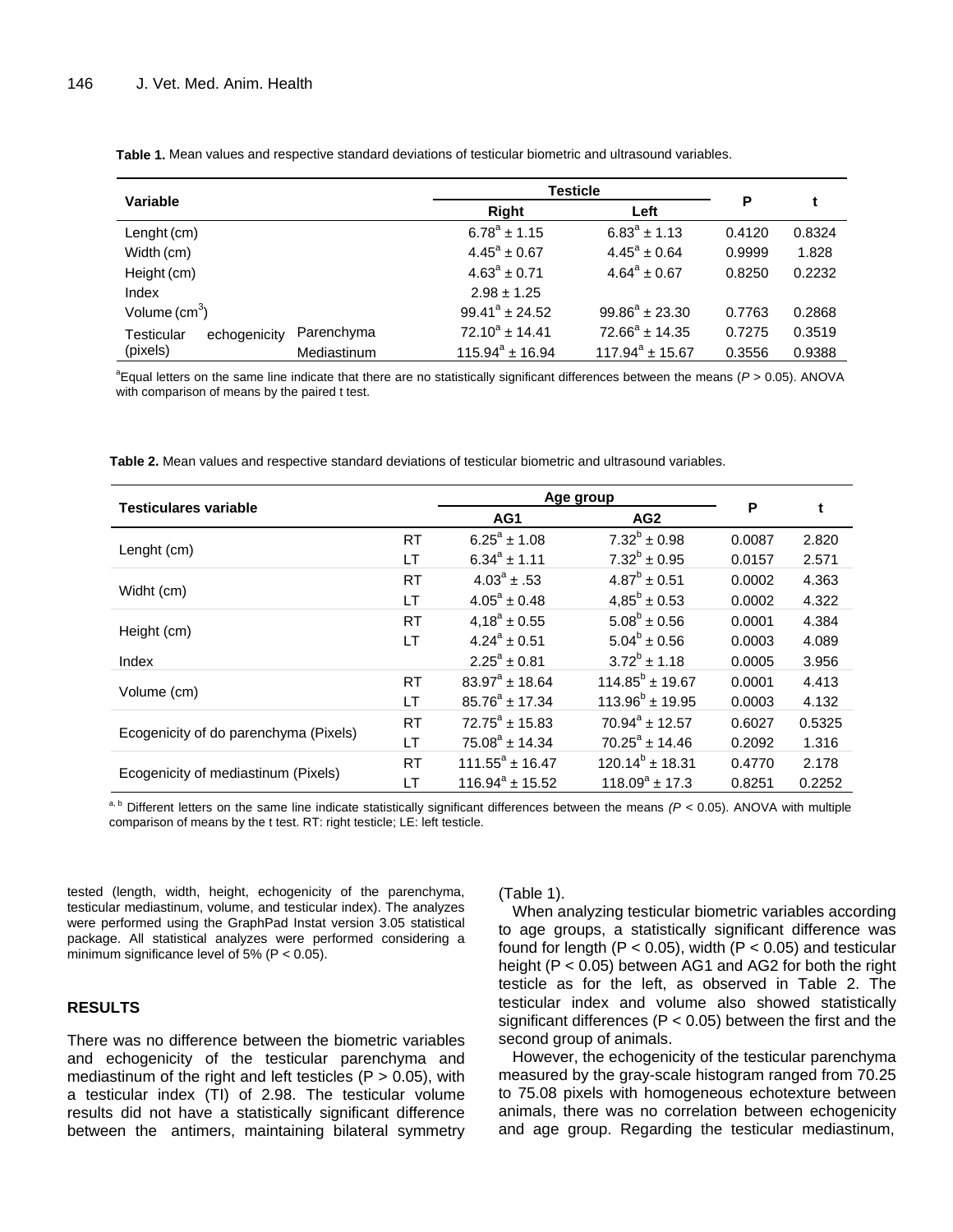

**Figure 1.** Ultrasonographic image in the longitudinal and transverse plane of the testis, with the presence of microlithiasis and parenchyma (arrows).

identified in all animals, an event similar to the testicular parenchyma was noted, with no statistical difference between the age groups in the left testicle. However, there was a statistical difference between the age groups when comparing the echogenicity of the right testicular mediastinum with increased echogenicity in the right testicular mediastinum correlated with age. After ultrasound scans of the testicles, the testicular parenchyma of homogeneous echotexture was evident, varying from low to moderate intensity, the hyperechogenic testicular mediastinum in relation to the testicular parenchyma and the hyperechogenic tunica surrounding the testicular parenchyma.

In the evaluation of the spermatic cord, the hypoechoic pampiniform plexus was observed in relation to the

testicular parenchyma and the presence of anechoic circular structures with anechoic content, visualizing the lumen of the pampiniform plexus veins. Ultrasonographic changes were observed in four animals in AG1 and in five in AG2, with heterogeneous testicular parenchyma, with the presence of microlithiasis (hyperechoic foci not formers of acoustic shadow), suggesting points of fibrosis (Figure 1).

# **DISCUSSION**

Symmetry between the gonads was also observed in studies carried out with Nordestina asinines (Gastal, 1991). In Campolina stallions, it was observed that the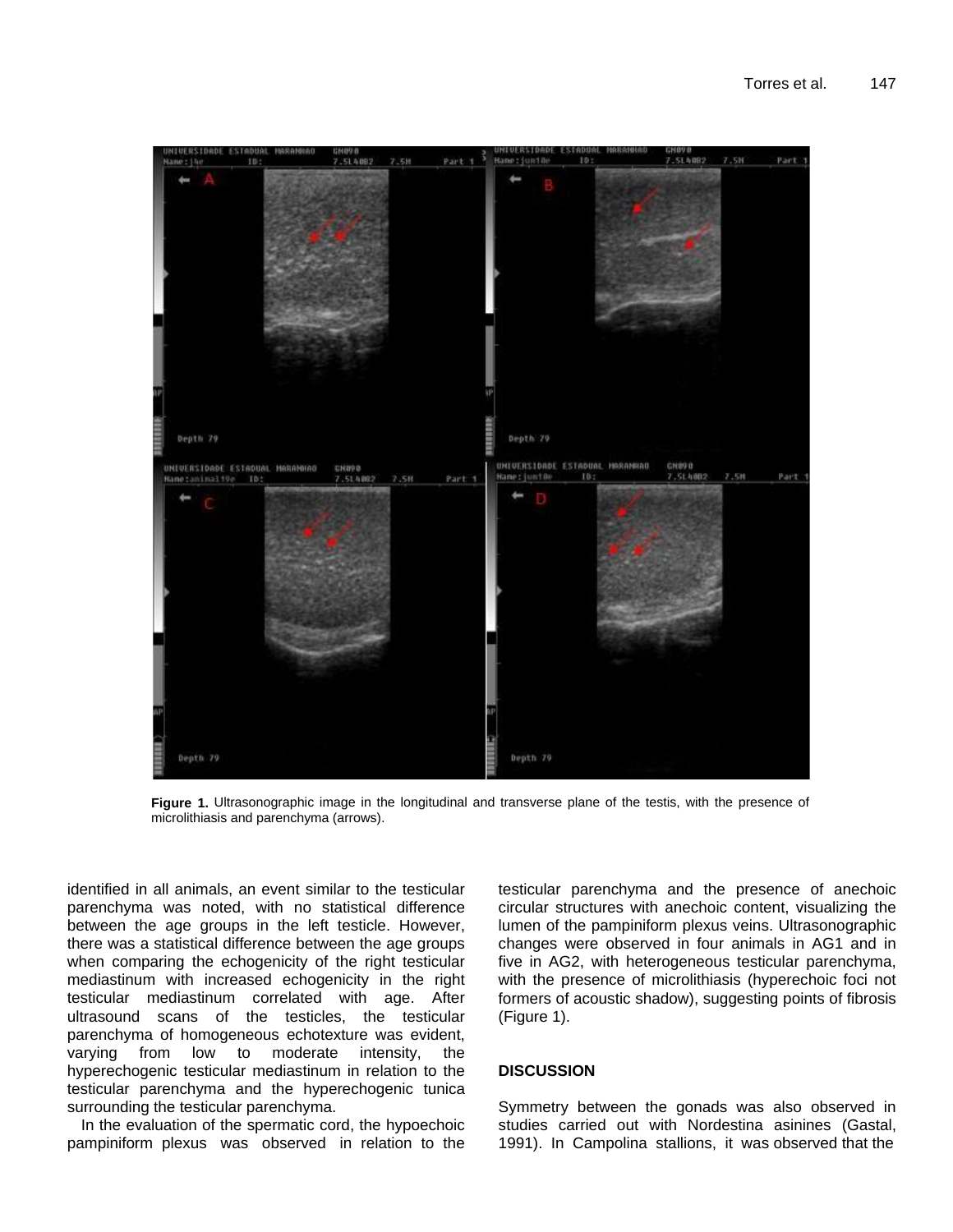biometric values of the testicles showed no difference between the variables (Borges et al., 2010). These similar results demonstrate that even with different management and without an adequate nutritional condition, testicular symmetry was maintained, having no relationship with the development of testicular antimers.

However, this symmetry was not observed when studying the testicular biometry of asinines, observing in these animals' different biometric values for right and left testicles, with significant difference in testicular length, as well as the height and width of the left testicle, smaller than that of the right one (El Wishy, 1974; Morais, 1990). In horses, this difference can be attributed to the early growth of the right testicle, in relation to the left one, during the initial reproductive development phase of the asinine (Gastal, 1991).

The biometric values of the animals evaluated in the present study were lower than the descriptions made for asinines by El Wishy (1974) (LEN: 8.39 cm; HEI: 5.8 cm; WID: 4.6 cm), Kreuchauf (1984) (LEN: 8.58 cm; WID: 5.78 cm; HEI: 6.30 cm), Morais (1990) (LEN: 10.2 cm; WID: 7.0 cm; HEI: 7.4 cm), Gebbers (1995) (LEN: 8.7 cm, HEI: 7.4 cm; WID: 6.7 cm), Gastal (1991) (LEN: 7.6 cm; HEI: 5.5 cm; WID: 5.1 cm) Canisso et al. (2009) (LEN: 8.8 cm; HEI: 6.2 cm; WID: 68.35 cm). This difference in values is due to the difference in body weight between the animals evaluated since body weight directly influences testicular volume and size. In this study the average weight was 100 kg, while in the other studies the average weight varied between 150 to 275 kg.

However, in a study conducted by Aissanou and Ayad (2020), with testicular biometry of donkeys from Algeria, with an average weight of 193 kg and 10 years of age, they observed that the length (7.1 cm), width (4.87 cm), height (3.65 cm) and volume (73.6 cm<sup>3</sup>). This result is close to the values of the present study, even with the variation in body weight among the animals studied, this value in testicular biometry may be influenced by the arid location, with food scarcity and seasonal changes that these animals are subjected to.

The testicular index (TI) in the present study was lower than that recommended for stallions (Morais, 1990) and Pêga donkeys (Morais, 1990; Costa, 1991; Gebbers, 1995; Canisso et al., 2009). This fact can be explained by the body difference between the animals evaluated. In addition, management conditions can influence testicular and TI biometric characteristics. According to several studies, animals with TI less than or greater than eight proved to be reproductively efficient (Canisso et al., 2009; Costa, 1991; Gebbers, 1995). Asinines, even with an TI below that recommended for horses, have among domestic animals the highest spermatogenic efficiency per gram of testicular parenchyma (Neves, 2001).

The present testicular volume results are lower than

those found by El Wishy in 1974. This author studied the testicles of nine donkeys (averages: age 5.1 years and weight 257 kg) and developed a formula for evaluating testicular volume and he obtained the volumes of 103.44 and 103.89 ml for the right and left testicles, respectively. The difference in testicular volume can be attributed by age and management conditions (Gacem et al., 2020).

The relationship between biometric values and age observed in the present study is similar to that obtained for donkeys of the Pêga breed (Canisso et al., 2009), sheep of the Santa Inês breed (Jucá et al., 2009), bubalus (Ayala, 2011), and Creole stallions (Mendes, 2012). In these studies, the authors observed that the biometric values in young animals are lower, with a proportional increase in the biometric characteristics with age. A progressive increase in testicular width was observed after 10 months in donkeys, more pronounced after 16 months of age, even in patients before puberty (Rota et al., 2018). This relationship is influenced by testicular and body development in young animals, since in adult animals' testicular conformation, as well as sperm and hormonal production are already established (Canisso et al., 2009).

The measurement of testicular volume in different age groups can be a useful tool in andrological evaluation and in the prediction quality of sperm production, since it provides global dimensions of the organ and would facilitate the comparison between animals under different conditions of creation (Canisso et al., 2009; Gacem et al., 2020). When comparing the results of the testicular biometric characteristics of Pêga donkeys with the other breeds, it was observed that these, because they are medium-large animals within the species, present testicular biometric characteristics superior to those reported for Nordestina donkeys (Gastal, 1991) and for crossbred animals of African origin (Kreuchauf ,1984).

The echogenicity of the testicular parenchyma with homogeneous echotexture without alteration of echogenicity among the age groups, for this study, differed from the results found for bubalus (Ayala, 2011), in which a progressive growth of testicular echogenicity was observed between the age groups. It is justified by the fact that the testicular parenchyma of young animals is homogeneous and with low echogenicity, increasing in direct proportion to the age of the animals (Cardilli et al., 2009a, 2009b, 2010; Pastore, 2008).

Although it has been described that the male's reproductive organ is more resistant to nutritional changes in immature animals (Leathem, 1975), this fact was not evidenced in the present study, since the evaluated asinines did not have any nutritional control and the echogenicity remained without statistical difference, even among animals in the pubertal phase.

The increase in echogenicity may be associated with the increase in daily sperm production (Brito et al., 2002).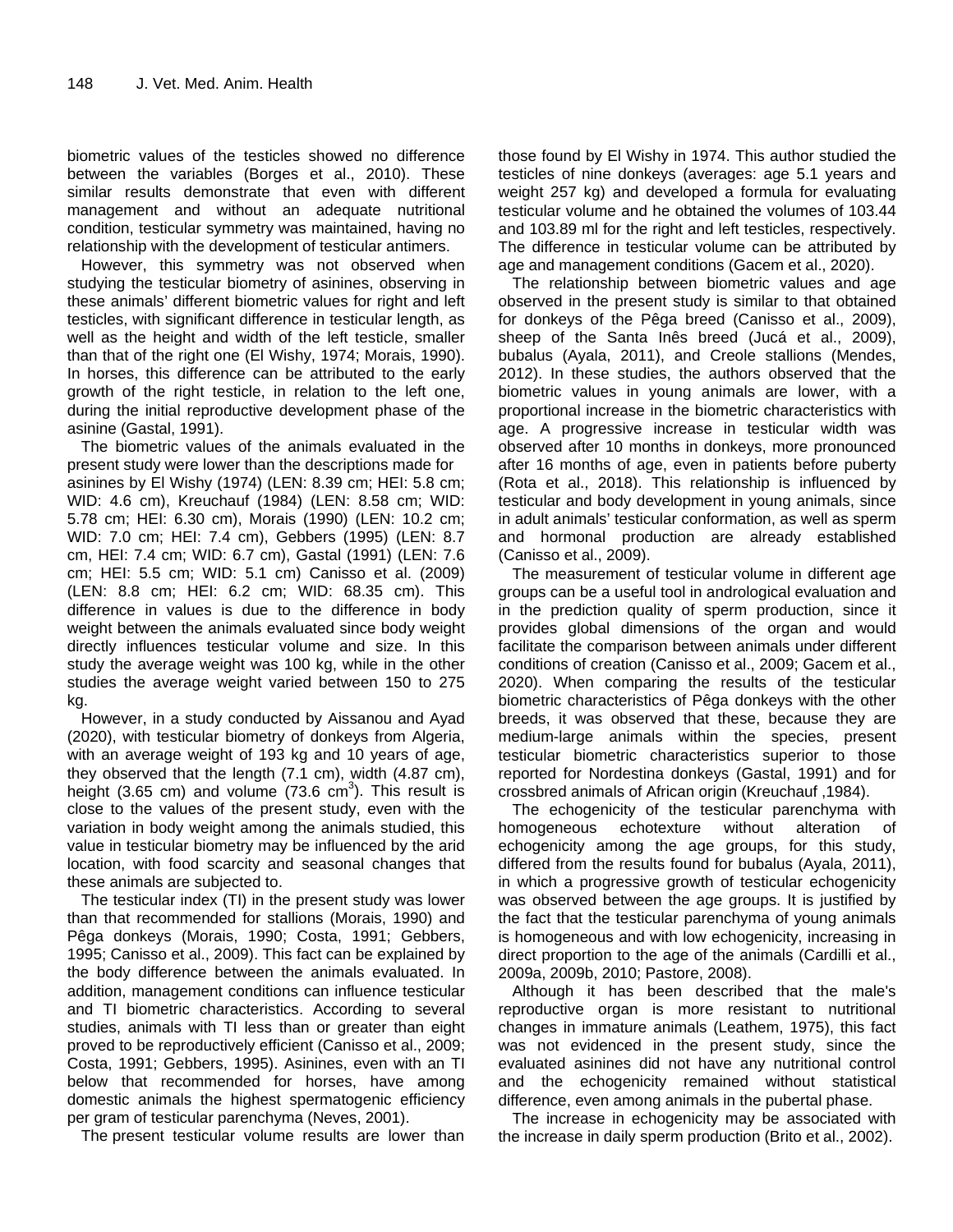The similar echogenicity between the age groups in the present study can be influenced by the full function of the gonads in both groups, because in the pubertal phase the animals already produce sperm and hormones.

It was believed that the changes in the echogenicity of the testicular parenchyma of animals in sexual development would be due to the differentiation of the Sertoli cells (CS) and the formation of the hematotesticular barrier (Brito et al., 2012). However, in a study carried out with pantaneiro horses (Varoni, 2014), no correlation of pixel intensity with CS was observed, suggesting that the change in the echogenicity of the testicular parenchyma of animals in sexual development would be caused by the formation of the tubular lumen.

The echogenicity of the testicular parenchyma was not influenced by the production of fluids inside the seminiferous tubules during maturation. According to Evans et al. (1996), the beginning of fluid production promotes a decrease in the pixel average, which was also observed in bunalos in the age group from 36 to 60 months of age (Ayala, 2011). Young asinines in the present study had testicular echogenicity similar to mature animals, differing from previous studies (Aravindakshan et al., 2000; Brito et al., 2004; Chandolia et al., 1997), which described that the initial reduction in numerical pixel values in prepubertal animals probably reflects the production of liquid in testicles, commonly seen before the onset of spermatogenesis or explained by the significant increase in tubule volume.

The evaluation of the spermatic cord was similar to that observed in sheep, which visualized the vas deferens with hyperechoic walls and hypoechoic lumen. As the age group increases, the testicles become more pendulous, providing better ultrasound access to the pampiniform plexus and the vas deferens, allowing for better assessments (Andrade et al., 2012). As in the present study, in cattle and sheep, a higher frequency of fibrosis lesions was observed in the testicular parenchyma (Pinho et al., 2013a, b, Silva et al., 2015). In cattle, this fact was attributed to the intense proliferation of fibroblasts in the testicular parenchyma (Varoni, 2014).

# **Conclusion**

Through testicular ultrasonography, it was possible to quantitatively determine the testicular echogenicity of asinines without a defined racial pattern, used in animaldrawn vehicles in the city of São Luís, Maranhão state, as well as the evaluation of testicular biometry and observed ultrasound changes. The gray scale histogram technique proved to be efficient in determining testicular echogenicity for the studied groups, allowing the observation of testicular parenchyma and mediastinal echogenicity among the studied age groups.

## **Ethical approval**

The study was approved by the Animal Ethics and Experimentation Committee of the Veterinary Medicine Course, State University of Maranhão (SUMA), with protocol number 13/2015, approved on 11/24/2015.

# **CONFLICT OF INTERESTS**

The authors have not declared any conflict of interests.

# **ACKNOWLEDGMENTS**

The author express gratitude to FAPEMA, the institution that finances the research; the State University of Maranhão, for the availability of the necessary equipment and infrastructure, and to the asinine breeders, for the availability in giving the animals for the experiment.

## **REFERENCES**

- Ahmad N, Noakes DE (1995). A clinical and ultrasonographic study of induced testicular and epididymal lesions in goats and a ram. Animal Reproduction Science 39(1):35-48. [doi.org/10.1016/0378-](https://doi.org/10.1016/0378-4320(95)01378-D) [4320\(95\)01378-D](https://doi.org/10.1016/0378-4320(95)01378-D)
- Aissanou S, Ayad A (2020). Influence of age, bory weight and season no testicular and epididymis biometrics in donkeys (equus asinus). International Journal of Morphology 38(5):1434 1443.
- Andrade AKG, Soares AT, Cartaxo FQ, Peña-Alfaro CE, Guerra MMP (2012). Achados ultrassonográficos nos testículos e epidídimos de carneiros deslanados jovens e clinicamente sadios. Arquivo Brasileiro de Medicina Veterinária e Zootecnia 64(2):371-379. doi.org/10.1590/S0102-09352012000200017
- Aravindakshan JP, Honaramooz A, Bartlewski PM (2000). Pattern of gonadotropin secretion and ultrasonographic evaluation of developmental changes in the testis of early and late maturing bull calves. Theriogenology 54(3):339-354. doi: 10.1016/S0093- 691X(00)00353-8.
- Ayala HDM (2011). Ultrassonografia testicular, em machos bubalinos criados em regime extensivo no Estado do Pará. 64f. Belém-PA. (Mestrado) – Universidade Federal do Pará.
- Borges GS, Melo MIV, Mamvrini JVM, Snoek PPN.(2010). Biometria testicular de garanhões da raça campolina. Boletin de Indústria Animal 67(2):157-162.
- Brito LF, Silva AE, Unanian MM, Dode MAN, Barbosa RT, Kastelic JP (2004). Sexual development in early an late maturing Bos indicus and Bos indicus x Bos taurus crossbred bulls in Brasil. Theriogenology 62(7):1198-1217. doi: 10.1016/j.theriogenology.2004.01.006.
- Brito LFC, Barth AD, Wilde RE, Kastelic JP (2012). Testicular ultrasonogram pixels intensity during sexual development and its relationship with quality, sperm production, an quantitative testicular histology in beef bulls. Theriogenology 78(1):69-76. doi: 10.1016/j.theriogenology.2012.01.022.
- Brito LFC Silva AEDF, Rodrigues LH, Vieira FV, Deragon LAG, Kastelic JP (2002). Effect of age and genetic group on characteristics of the scrotum, tests and vascular cones, and on sperm production and semen quality in AI bulls in Brazil. Theriogenology 58(6):1175-1186. [dx.doi.org/10.1016/S0093-691X\(02\)00921-4](http://dx.doi.org/10.1016/S0093-691X(02)00921-4)
- Canisso IC, Carvalho GR, Silva EC, Rodrigues AL, Ker PG, Guimarães JD (2009). Alguns aspectos biométricos do aparelho genital externo